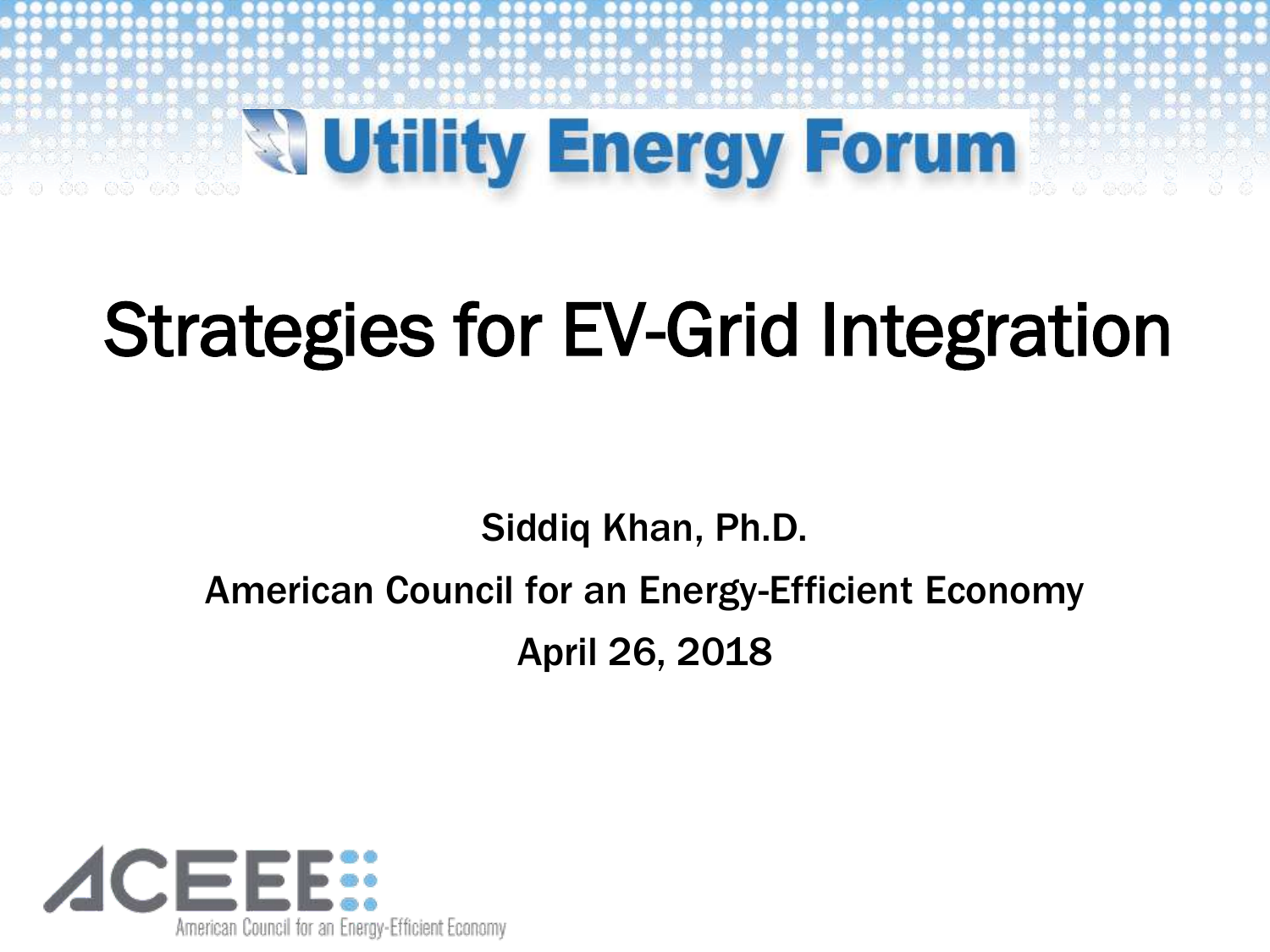## EV-Grid Integration

- Report published in February of this year
- The report focused on five categories of utility strategies: rate design, smart charging, charging station investment and ownership, vehicle purchase incentives, and state and local coordination efforts
- Included case studies of three utilities : Southern California Edison (SCE), Indianapolis Power & Light (IP&L), and Georgia Power Company (Georgia Power)

#### **Strategies for Integrating Electric Vehicles into the Grid**

Siddiq Khan, Ph.D. and Shruti Vaidyanathan February 2018 Report Number T181

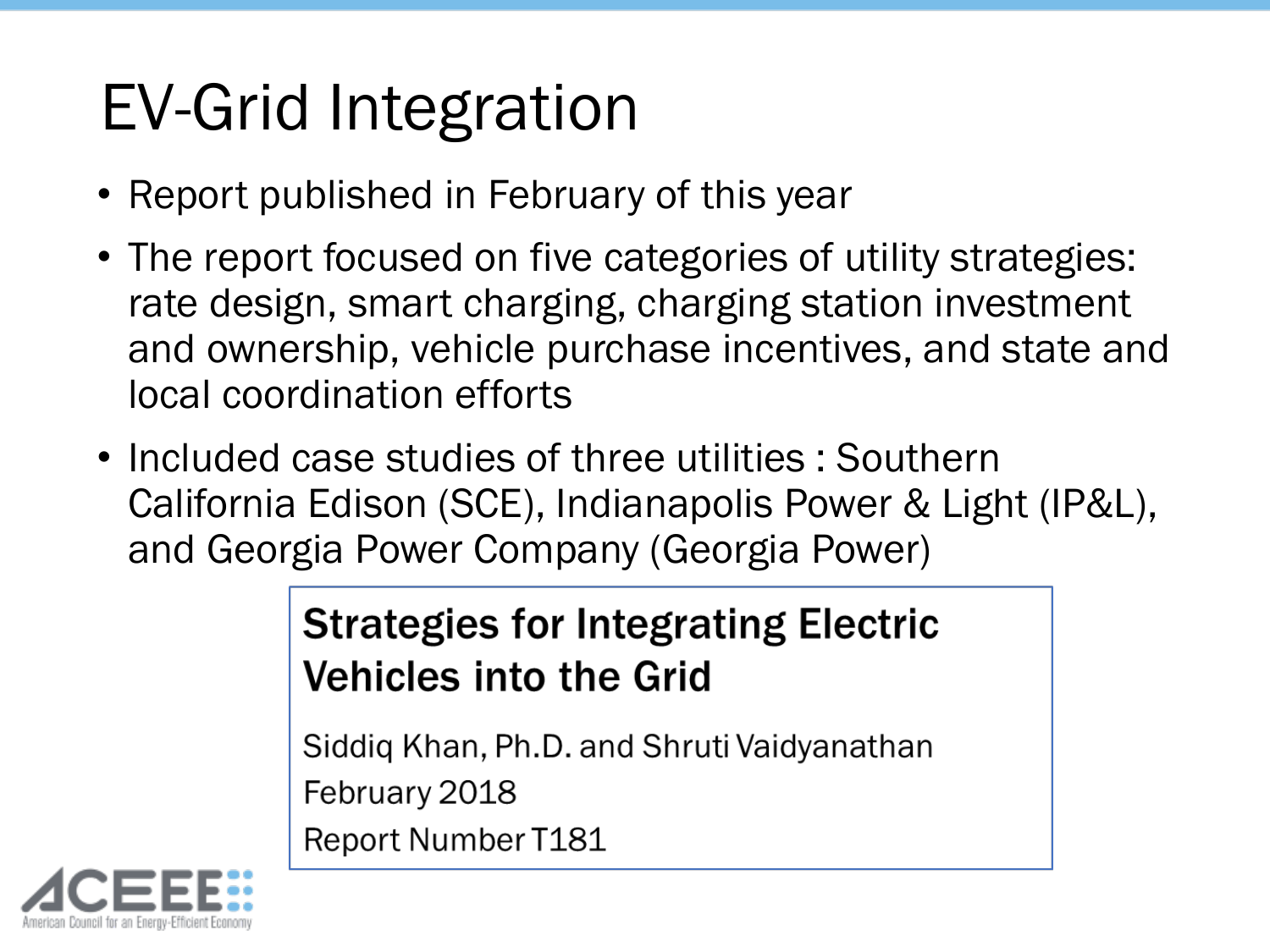### Surge in Recent Electric Vehicles Sales

200,000 EVs were sold between July 2016 and June 2017:

- Battery improvements and costs reduction. Li-ion battery price reduced by 73% since 2010
- Introduction of new EV models. US auto companies now offer more than 40 EV models
- Renewed consumer interests in EVs. More people are interested in buying EVs than before (Consumer Federation of America survey)

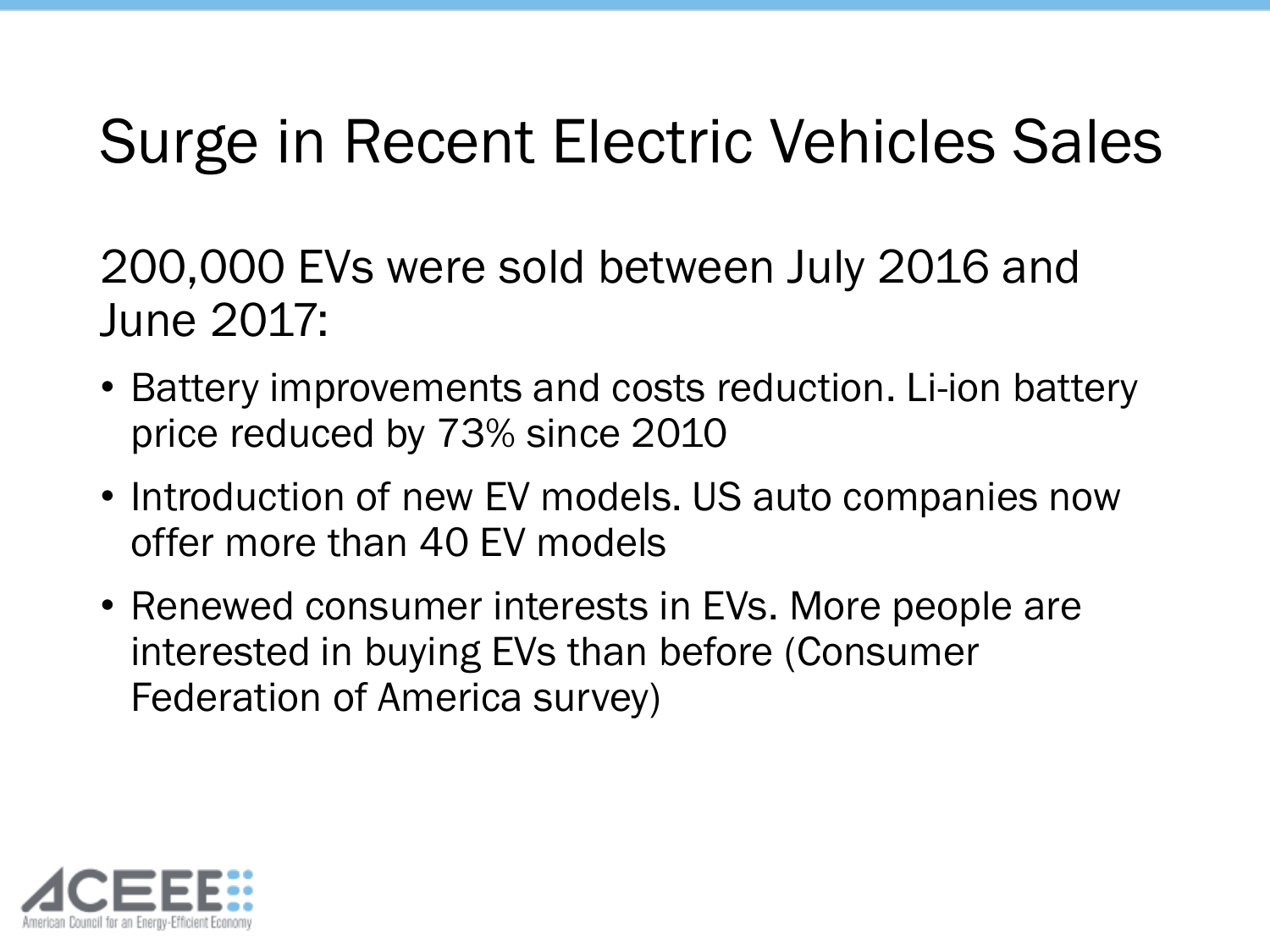### Environmental Implications of EV Adoption

- EVs could deliver net reductions in energy use and emissions from transportation sector
- Could significantly reduce localized air pollution, therefore, improving health of people living in transportation corridors
- Could facilitate future transportation choices including ridership and automated vehicles

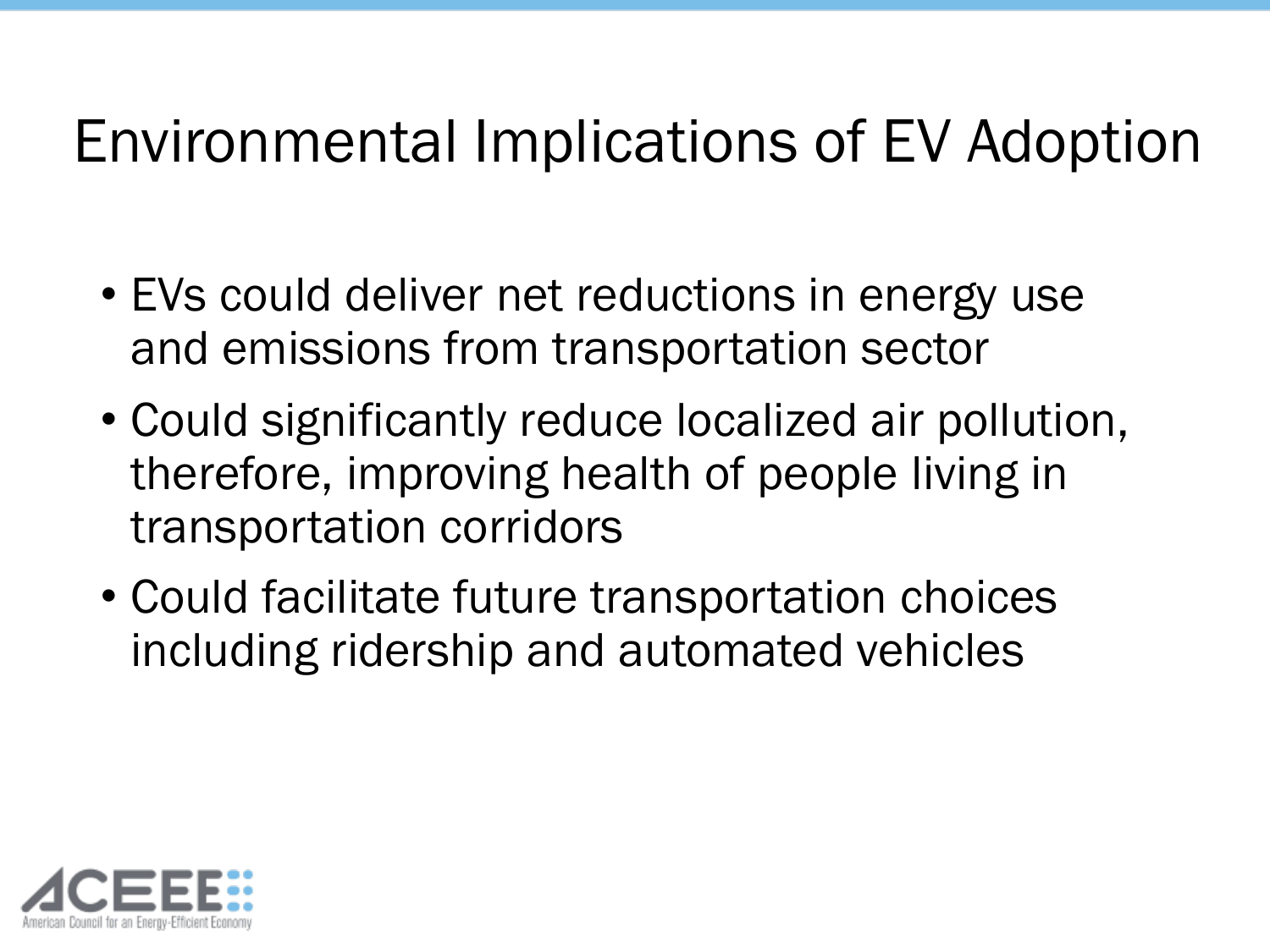## EV Adoption: Implications for Utilities

- Increased Electricity sales
- Diversify electricity consumers
- Optimize Grid capacity
- *Two Caveats*
- Optimized EV charging that won't necessitate new electricity generation in near term, and
- Use of renewables and energy-efficient power generation in the long run

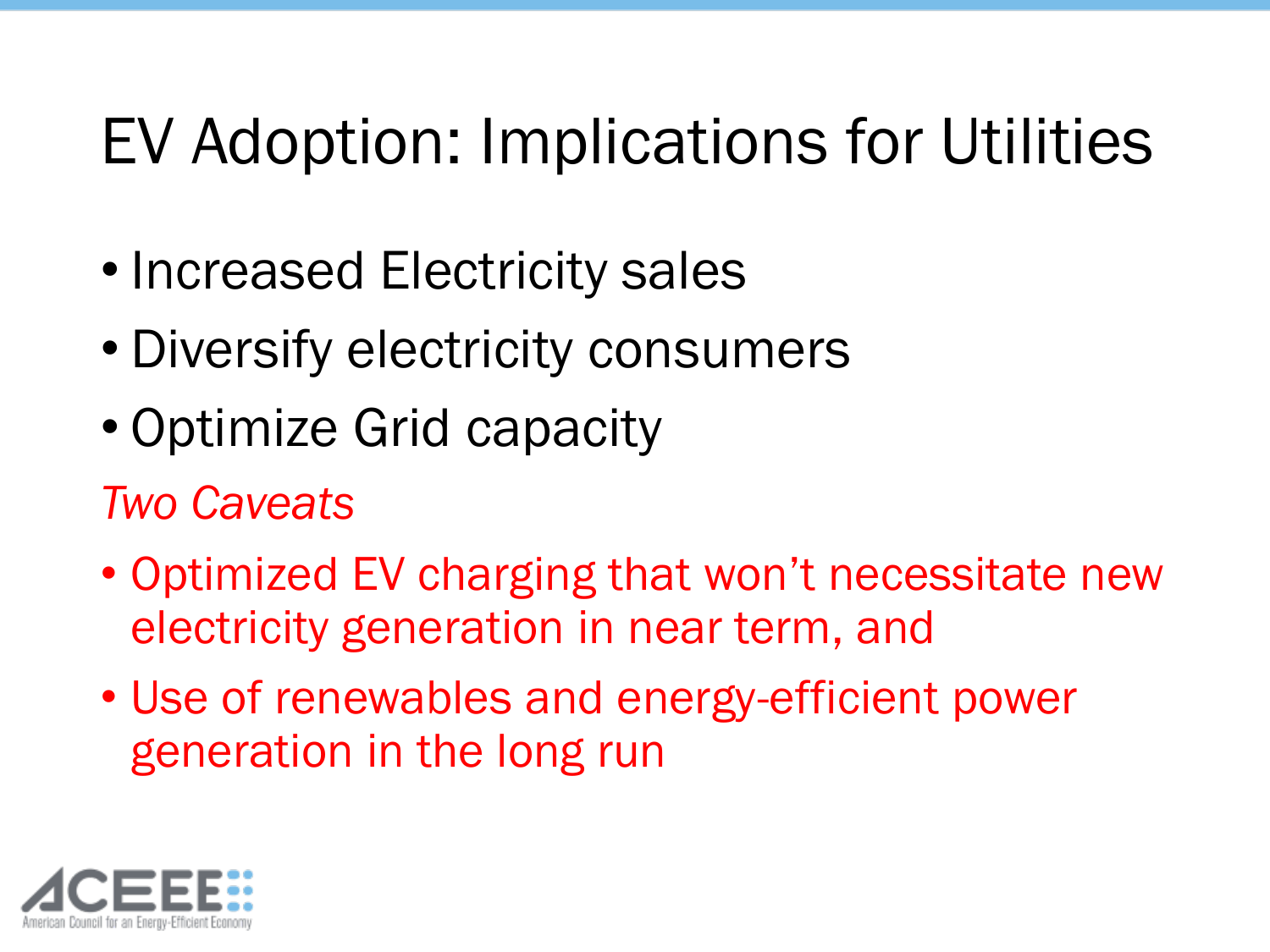### Strategies for EV Adoptions

- Electricity rate structures, Time-of-Use (TOU) rates
- Smart charging (not covered in this presentation)
- EV charging station investment and ownership
- EVs and EV charging stations purchase incentives
- Coordination with local and state efforts

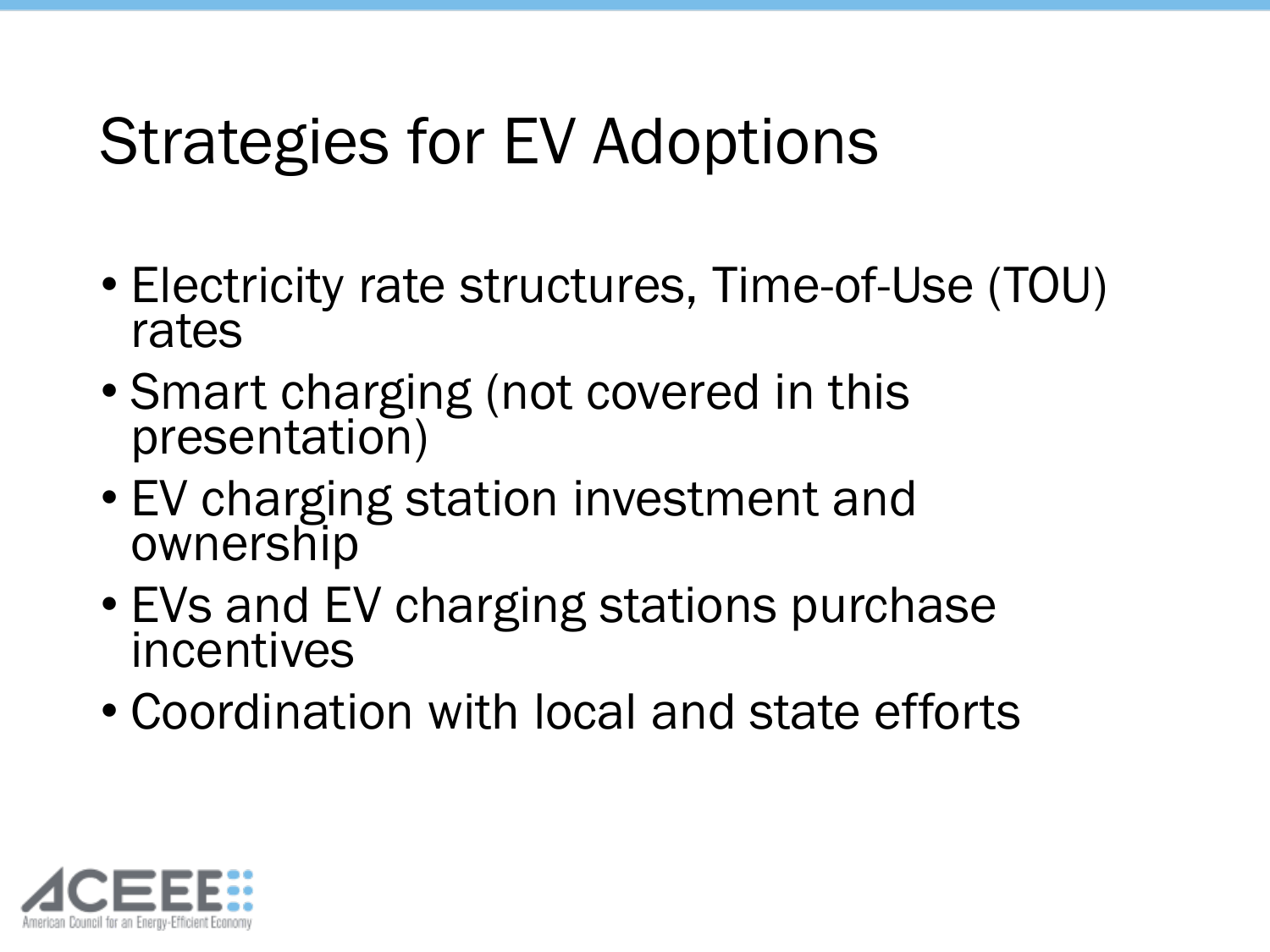### TOU Rates

- More than 200 utilities, including most of the largest, offer some form of TOU rates
- TOU rate structures vary widely. Electricity costs during off-peak and super off-peak hours can be as little as 5–10% of peak hour rates.
- TOU rates encouraged customers to charge their EVs at off-peak hours and helped reduce electricity demand at peak hours

| <b>Utility</b>   | On-peak<br>rate | <b>Off-peak</b><br>rates | <b>Super off-</b><br>peak rates | <b>Peak</b><br>hours |
|------------------|-----------------|--------------------------|---------------------------------|----------------------|
| <b>SCE</b>       | 0.34            |                          | 0.14                            | $12-9$ pm            |
| <b>IP&amp;L</b>  | 0.12            | 0.06                     | 0.02                            | $2-7$ pm             |
| Georgia<br>Power | 0.20            | 0.07                     | 0.01                            | $2-7$ pm             |

Summer rates only. IP&L and Georgia Power rates are energy charge, exclusive of power supply and service charges

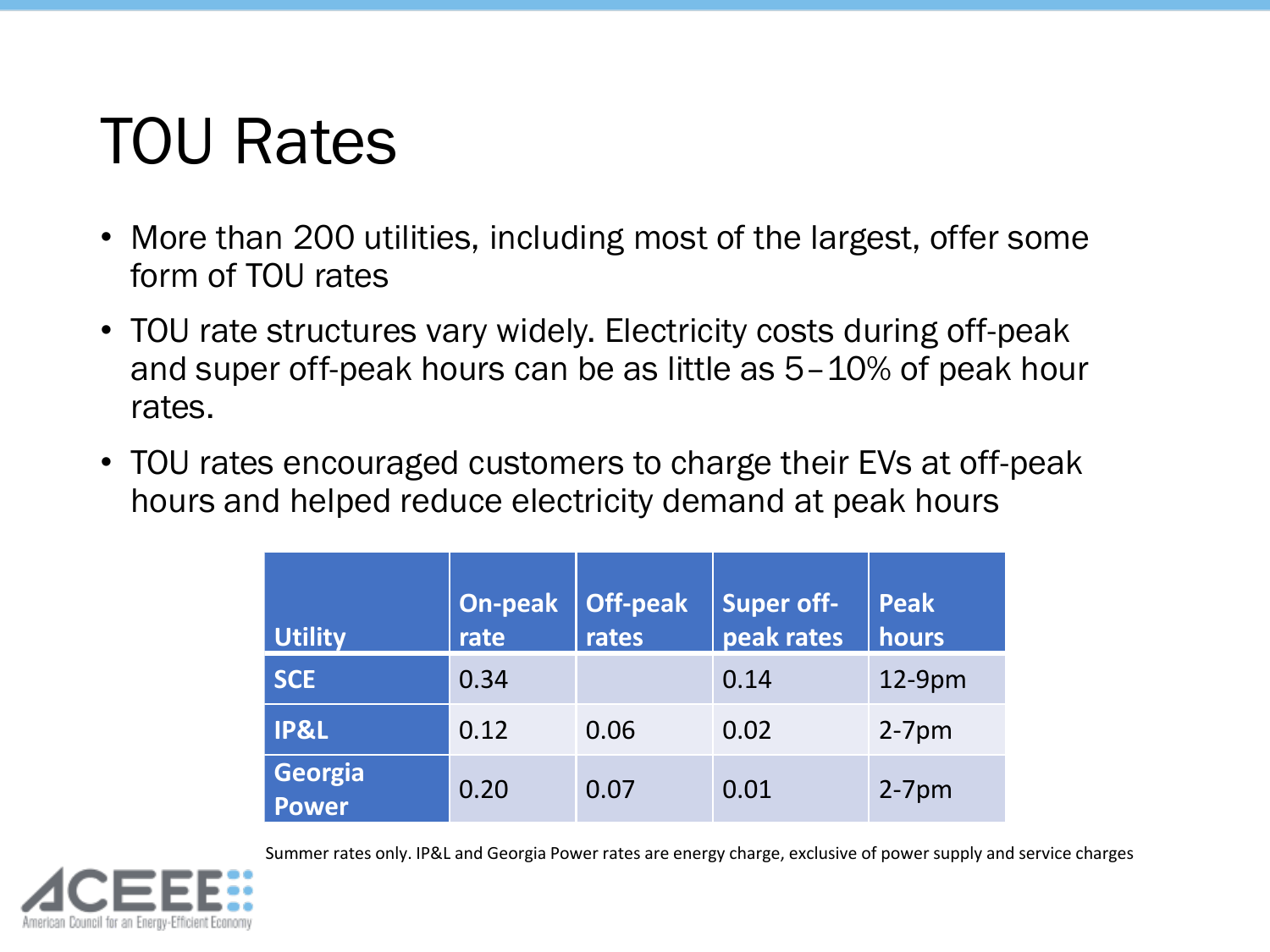#### TOU rates and abundance of afternoon solar may create new peaks or move peak to evening hours



(Daily)

**Interim TOU-RI** 

**Time of Day** 



TOU rates offered by Hawaiian Electric Company. Source: HECO 2017.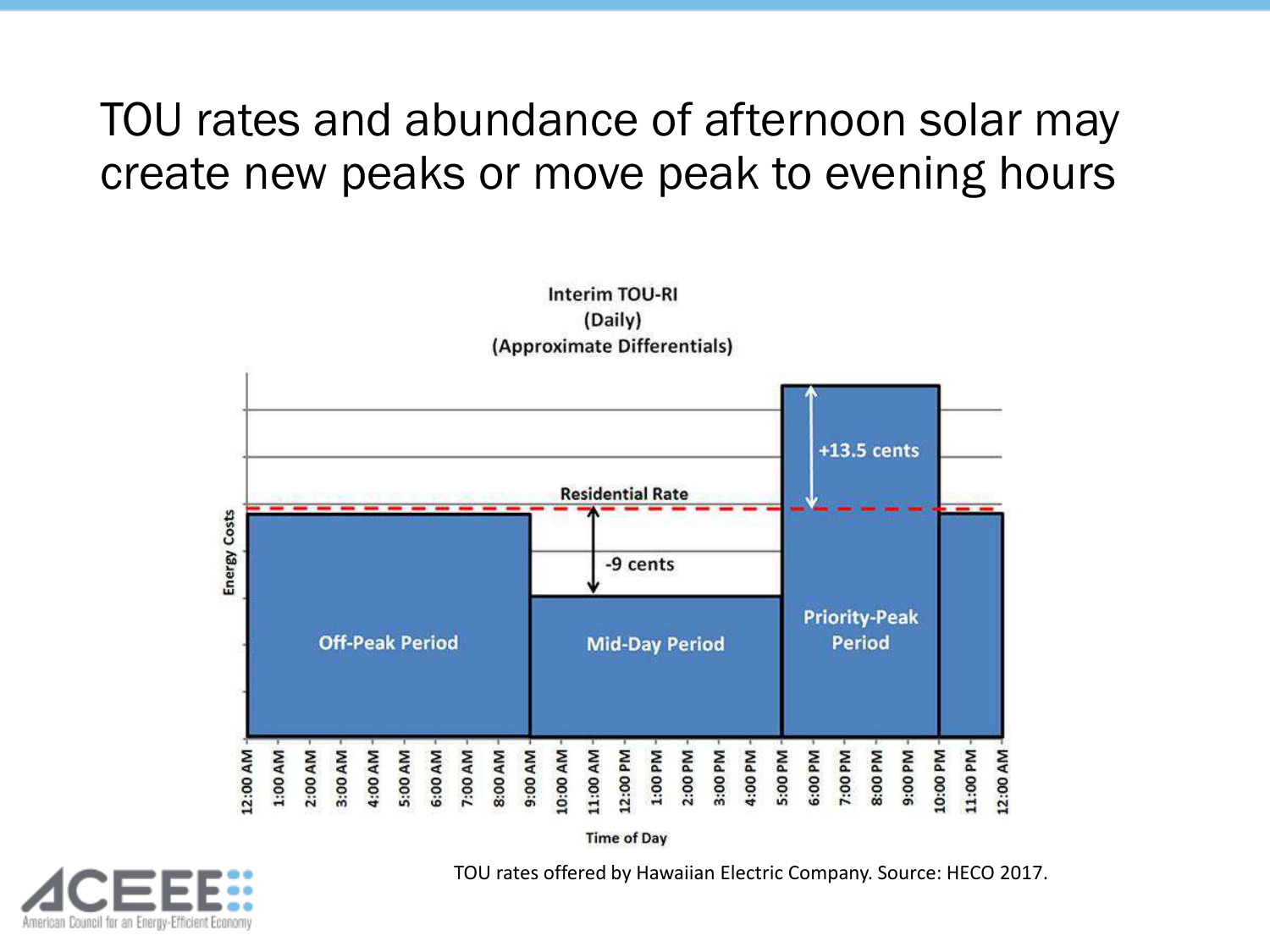### EV Charging Stations Investment and **Ownership**

- Limited utility efforts pilot programs, shareholder investment, and public–private partnerships
- Utility investment on charging stations most states have yet to address the issue
- California leads the way only a few states including California permit utility investments in charging stations but are subject to public interest evaluation
- Utilities may consider investing public funds on charging stations when EV adoption provides system benefits and public benefits, especially for underserved communities

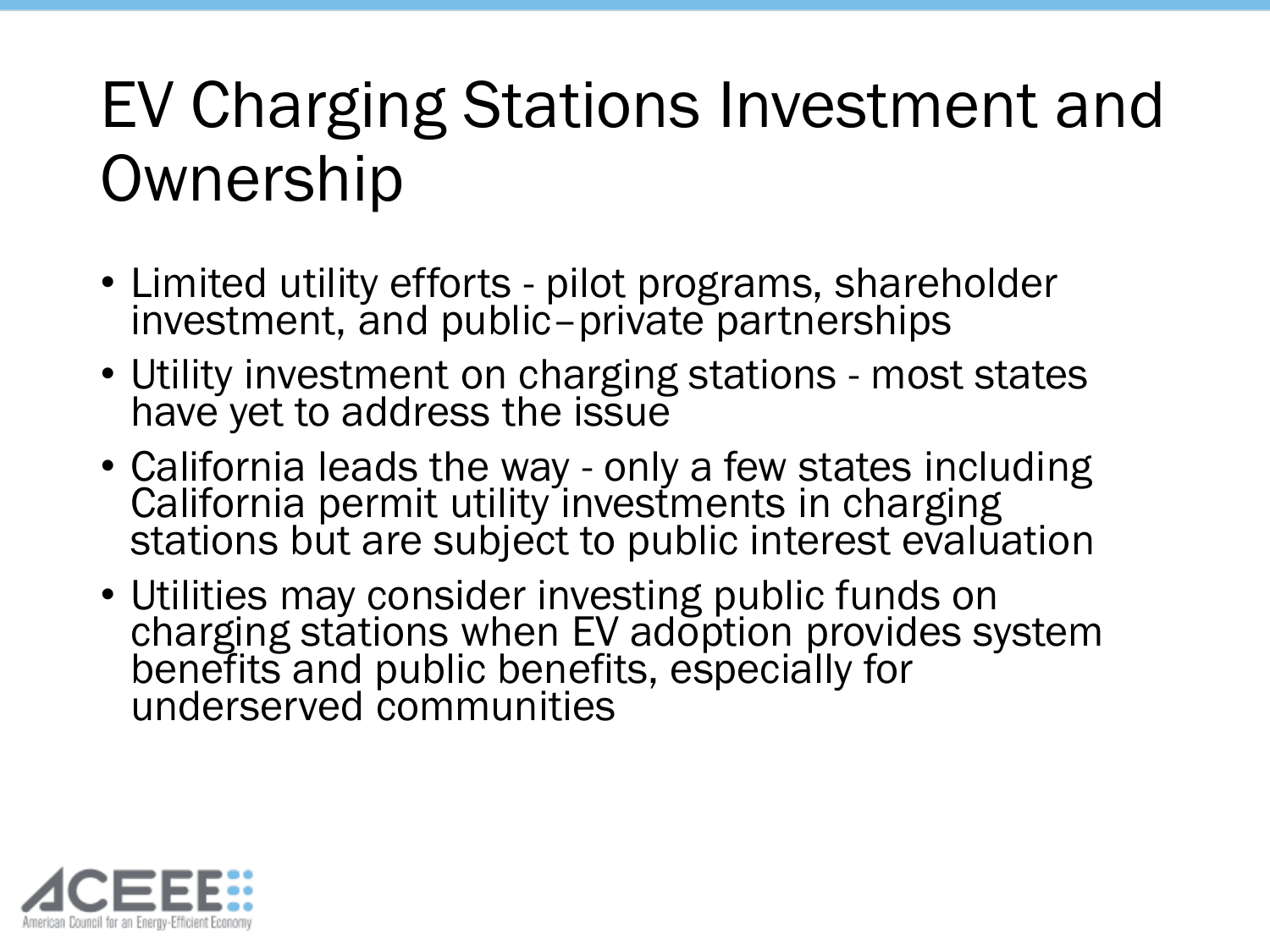### Purchase Incentives for EVs and Charging Stations

- High upfront costs for EVs and the costs of charging infrastructure remain as major barriers to electrification
- Utilities have adopted diverse plans to offset the upfront costs and charging station costs
- These incentives include EV purchase rebates. Georgia Power and IP&L, in partnership with Nissan, gave \$10,000 rebates for their employees and customers, and rebates for charging station purchase (Georgia Power)

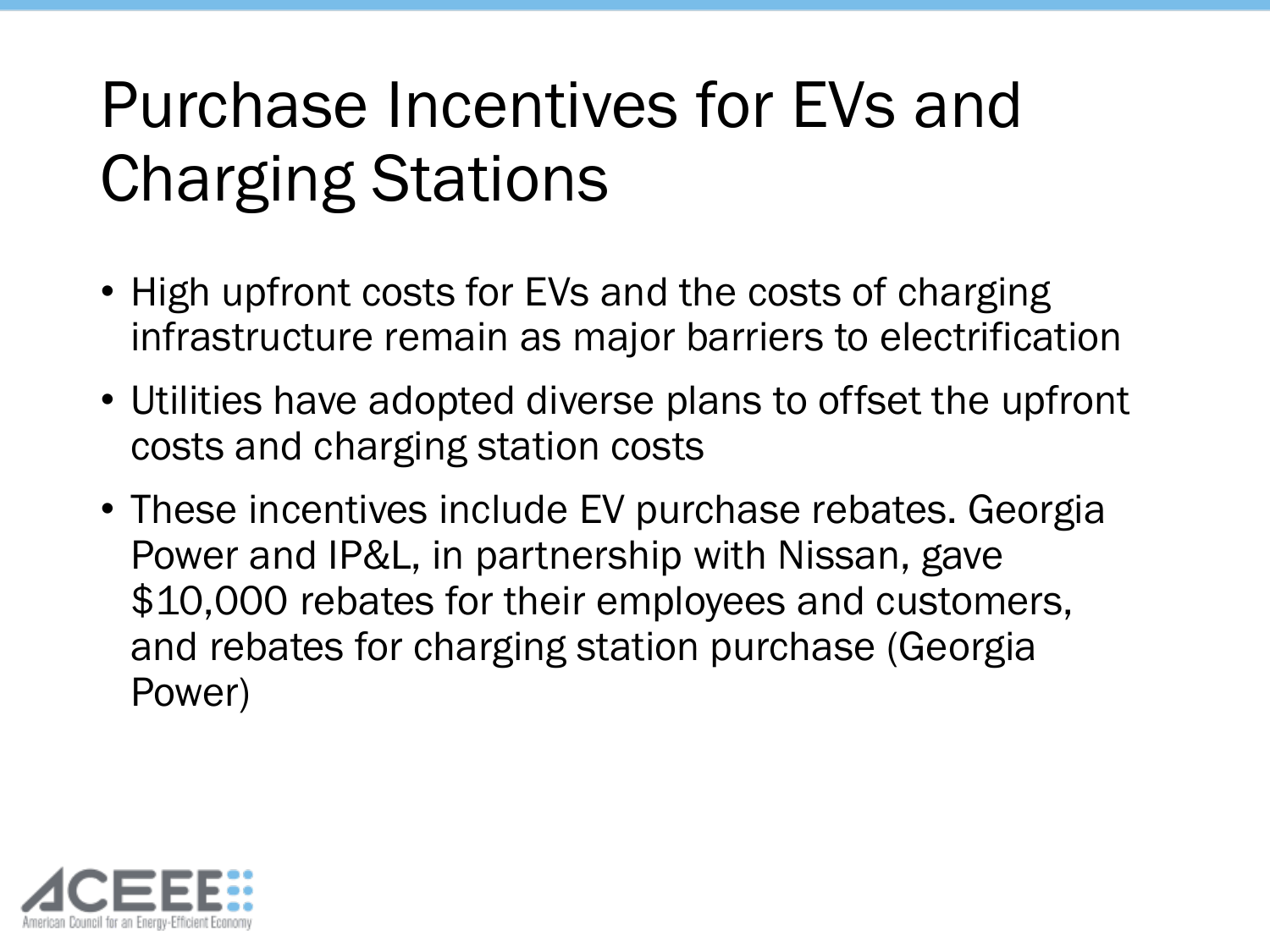### Utility Coordination with State and Local Governments

- Utility collaboration with state and local policies can result in identifying appropriate user groups, achievable deployment goals, and supporting policies
- Coordination with states can lead to multi-party agreements involving other states and funding for EV pilots: California funding for SCE and Pacifica Gas & Electric smart charging pilot and other EV related projects
- Early engagement with high level officials helps ensure success of the utility EV programs. For example, IP&L EV program and Indianapolis Mayor Greg Ballard
- Utility engagement with other stakeholders can result in reduced purchase price for EVs (IP&L and Georgia Power)

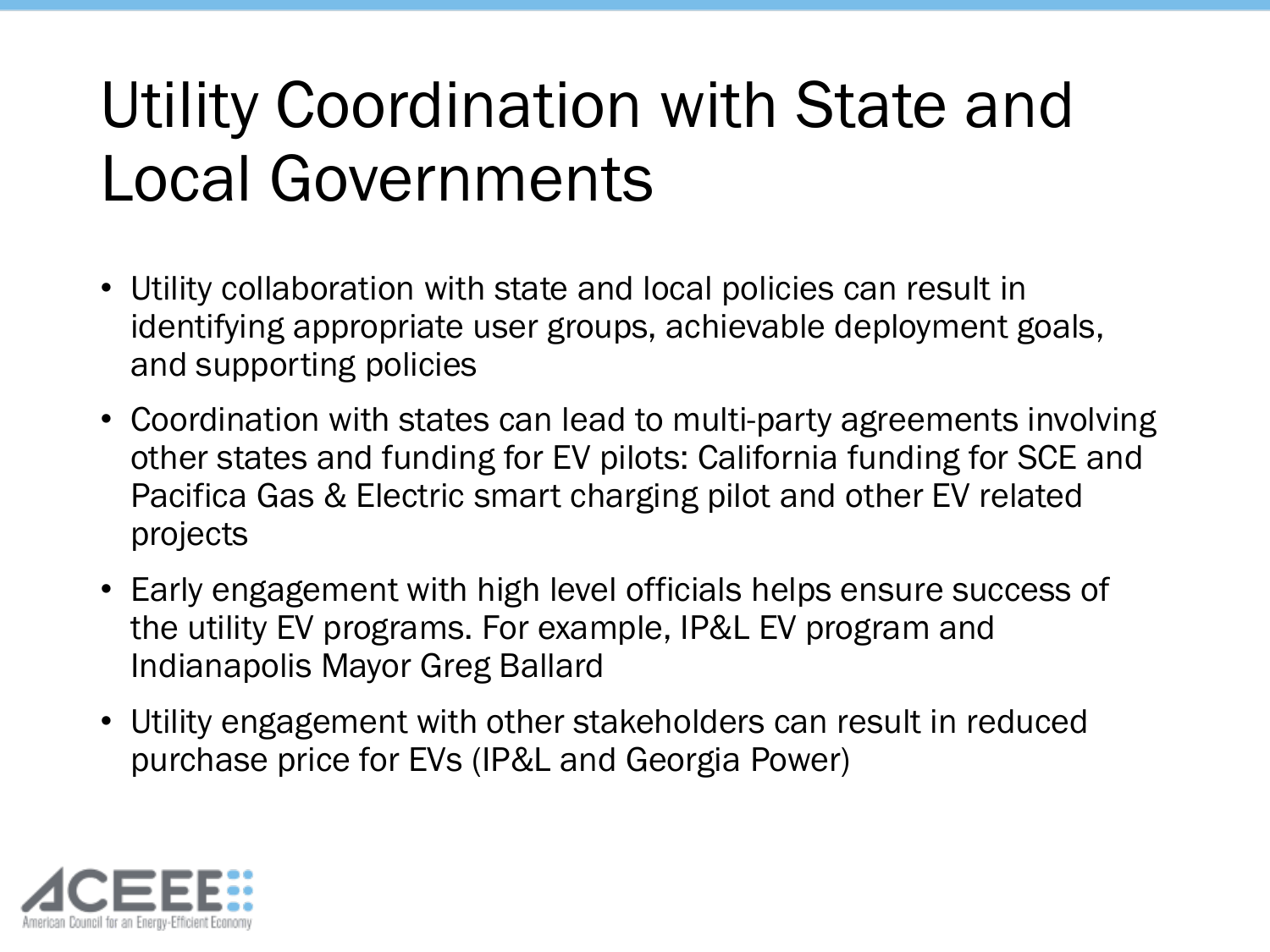## EV-Grid Integration: Findings

- Electricity rate structures (TOU rates) can benefit both EV owners and utilities by creating an incentive to charge EVs when electricity demand is low
- Utilities are investing customer funds in EV charging equipment where EV adoption benefits the power system, customers, or underserved communities
- EV stakeholders, including utilities, offer purchase incentives to boost sales of EVs and chargers
- State and local government involvement with utilities is critical to ensuring that EVs do not create an added burden on transportation and utility systems

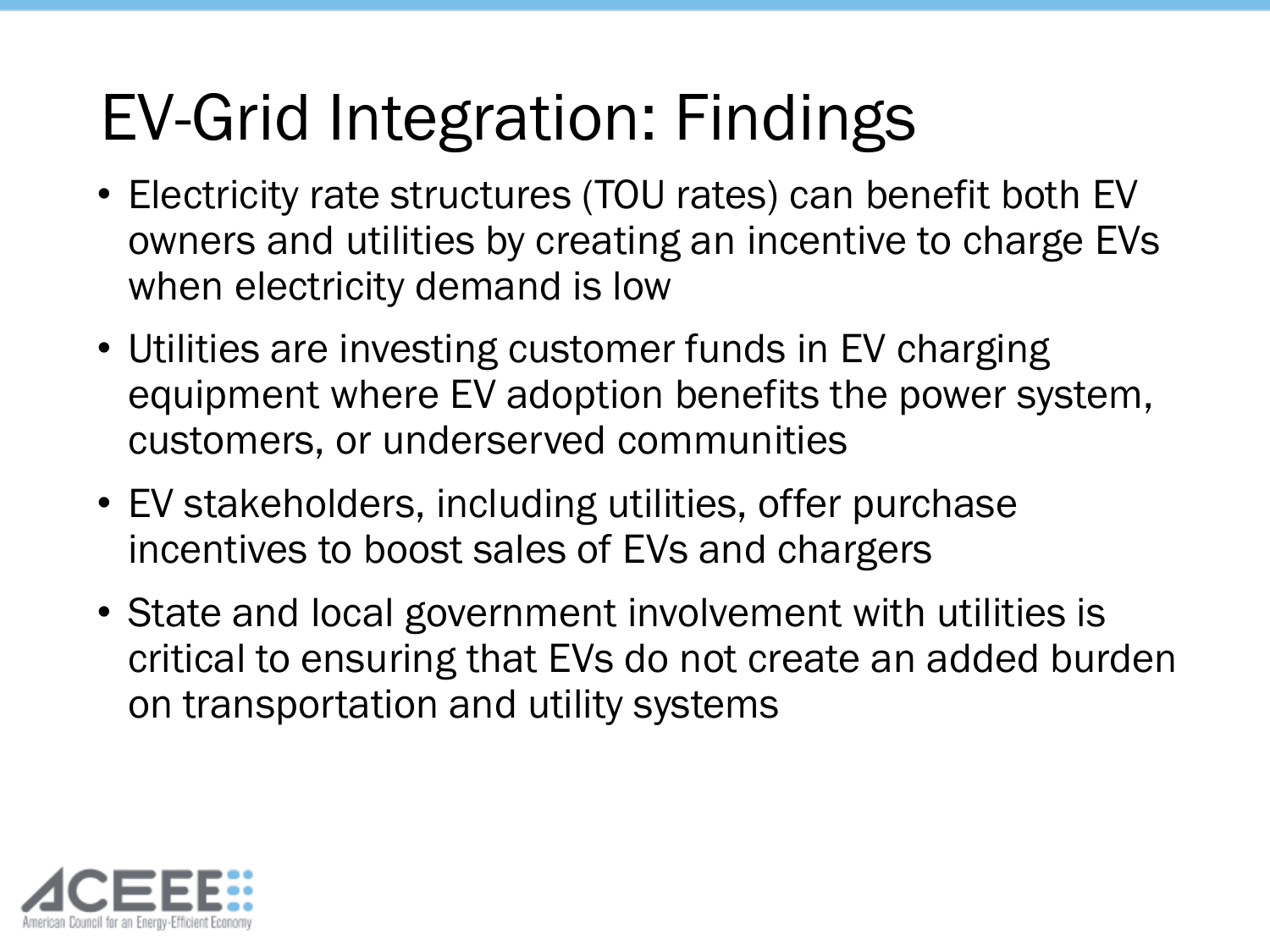## Transportation Electrification: ACEEE Activities

- Utility working group: Focused on only utilities
- EV Convening in Atlanta, November 14<sup>th</sup>: Assembling all stakeholders including utilities, automakers, policymakers, and advocates